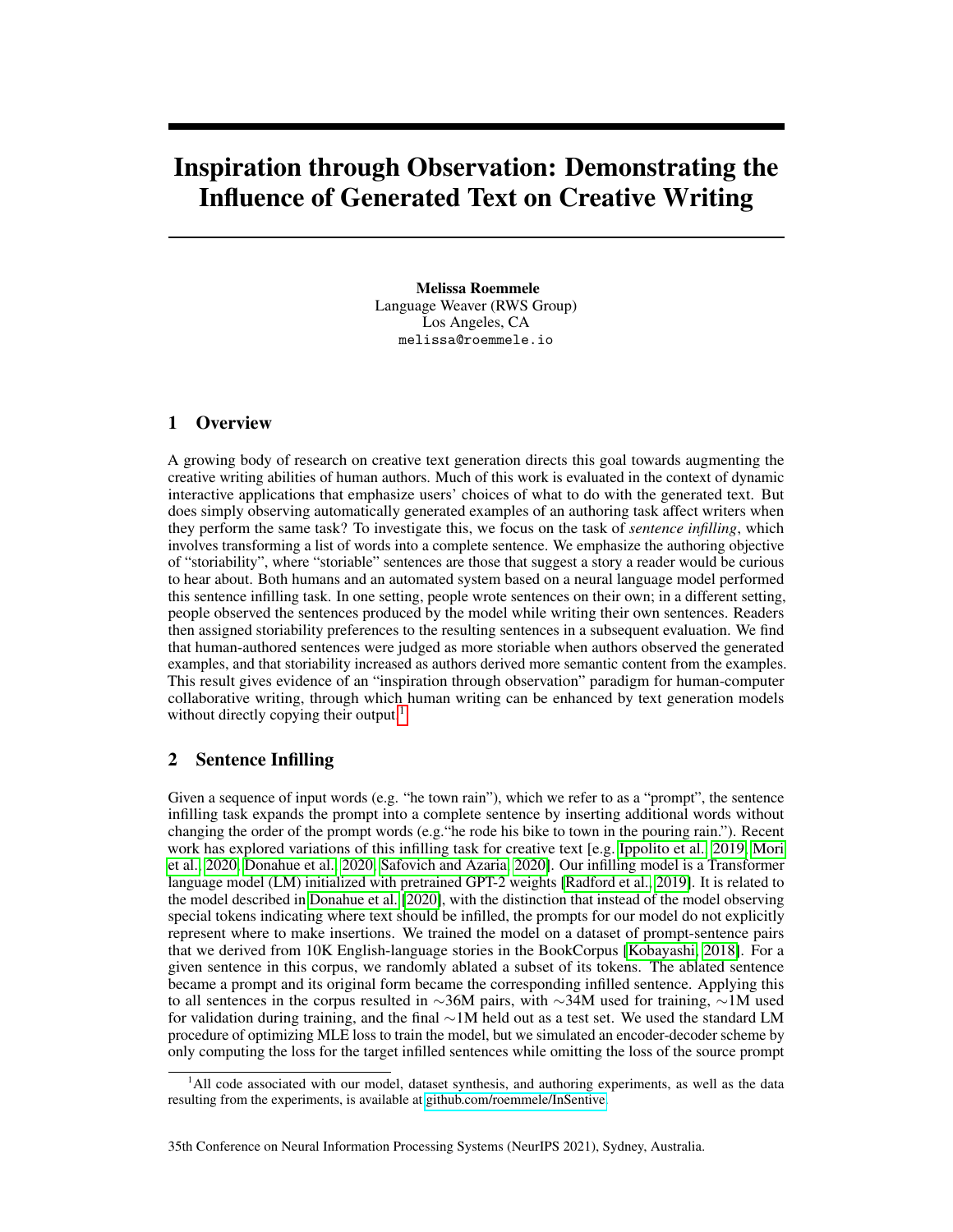tokens. For the experiment described below, we used the convention of autoregressive decoding to generate an infilled sentence for a prompt.

# 3 Authoring Experiment

We conducted an experiment where people wrote infilled sentences for a selection of three-word prompts from our test set. When selecting prompts, we hypothesized that certain prompts would be harder for people to infill than others, which could influence the role of the generated text in the authoring outcome. To examine this, we computed the average probability of the tokens in a prompt according to the DistilBERT LM [\[Sanh et al., 2019\]](#page-2-6). Prompts with high probability scores already resemble complete sentences, so we theorized they would yield fewer infilled tokens and thus require less authoring effort. Accordingly, we assigned the difficulty label "easy" to the 10% highest-probability prompts and the label "hard" to the 10% lowest-probability prompts. We applied our trained model to generate five infilled sentences for each of these prompts, using the decoding method of nucleus (top-p) sampling with  $p = 0.7$ . We utilized these prompts and generated sentences in the human authoring task. In this task, participants were instructed that they would be shown a list of words (the prompt) and would write two unique sentences containing those words. The instructions emphasized that they should "try to write sentences that evoke a story someone would be curious to hear", which operationalizes the construct of storiability that we emphasize as the authoring objective. In the first stage of the task (the PRE stage), each author wrote two sentences for five prompts, which were randomly sampled from the "easy" and "hard" categories. In the second stage (the POST stage), authors were again shown the same five prompts and wrote an additional two unique sentences for each. This time, the five generated sentences were shown to them as examples they could reference while writing. 23 English-speaking authors recruited from Amazon Mechnical Turk (AMT) participated in this task. The result was a dataset of 109 *authoring blocks* balanced between easy and hard prompts. Each block consisted of a prompt shown to the author, the two sentences they wrote before observing the generated examples (PRE), the two sentences they wrote after the observing the generated examples (POST), and the five generated examples they saw (GEN). An example of an authoring block is shown in Table [1](#page-2-7) in the appendix.

#### 4 Outcome

We then conducted a judgment task to evaluate readers' perceived storiability of the sentences in the authoring blocks. We gathered *judgment groups* from the blocks, where each judgment group consisted of a randomly ordered PRE, POST, and GEN sentence aligned to the same prompt and author. Raters observed these judgment groups and were told to "imagine that each sentence [in the group] is an excerpt from a story and pick the one that makes you most want to read that story". This instruction is consistent with the objective the authors were originally given. 16 AMT participants rated subsets of judgment groups, yielding a total of 1,744 responses. For our analysis, we labeled the sentence selected by the rater in each group as "Preferred" and the other sentences in the same group as "Not Preferred". The resulting distribution of preferences (Table [2\)](#page-3-0) indicated that while raters dramatically preferred human-authored sentences over the generated ones, they favored the sentences people wrote after observing the generated examples (POST) compared with those written before (PRE). However, this pattern was only significant<sup>[2](#page-1-0)</sup> for prompts with a "hard" difficulty level (Table [3\)](#page-3-1). Hard items contained significantly more infilled tokens compared to easy items, which validates the difference between these conditions (Table [4\)](#page-3-2). Together this suggests that observing the generated text was more impactful when more authoring effort was required, and thus we focused our subsequent analyses on the hard items. We used DistilBERT to measure the vector cosine similarity between the authors' sentences and the corresponding generated examples they saw. We found that the similarity between the POST and GEN sentences was significantly higher than the similarity between the PRE and GEN sentences (Table [5\)](#page-3-3). This confirms that authors were influenced by the content in the GEN examples. Moreover, POST sentences preferred as more storiable were also significantly more likely to be influenced by the GEN examples (Table [6\)](#page-3-4). This ultimately shows that these examples helped authors better fulfill the storiability authoring objective. Future work can explore this "inspiration through observation" paradigm for other authoring tasks and objectives.

<span id="page-1-0"></span><sup>&</sup>lt;sup>2</sup> For all results, statistical significance was marked by a two-sample Monte Carlo permutation test at  $p < 0.05$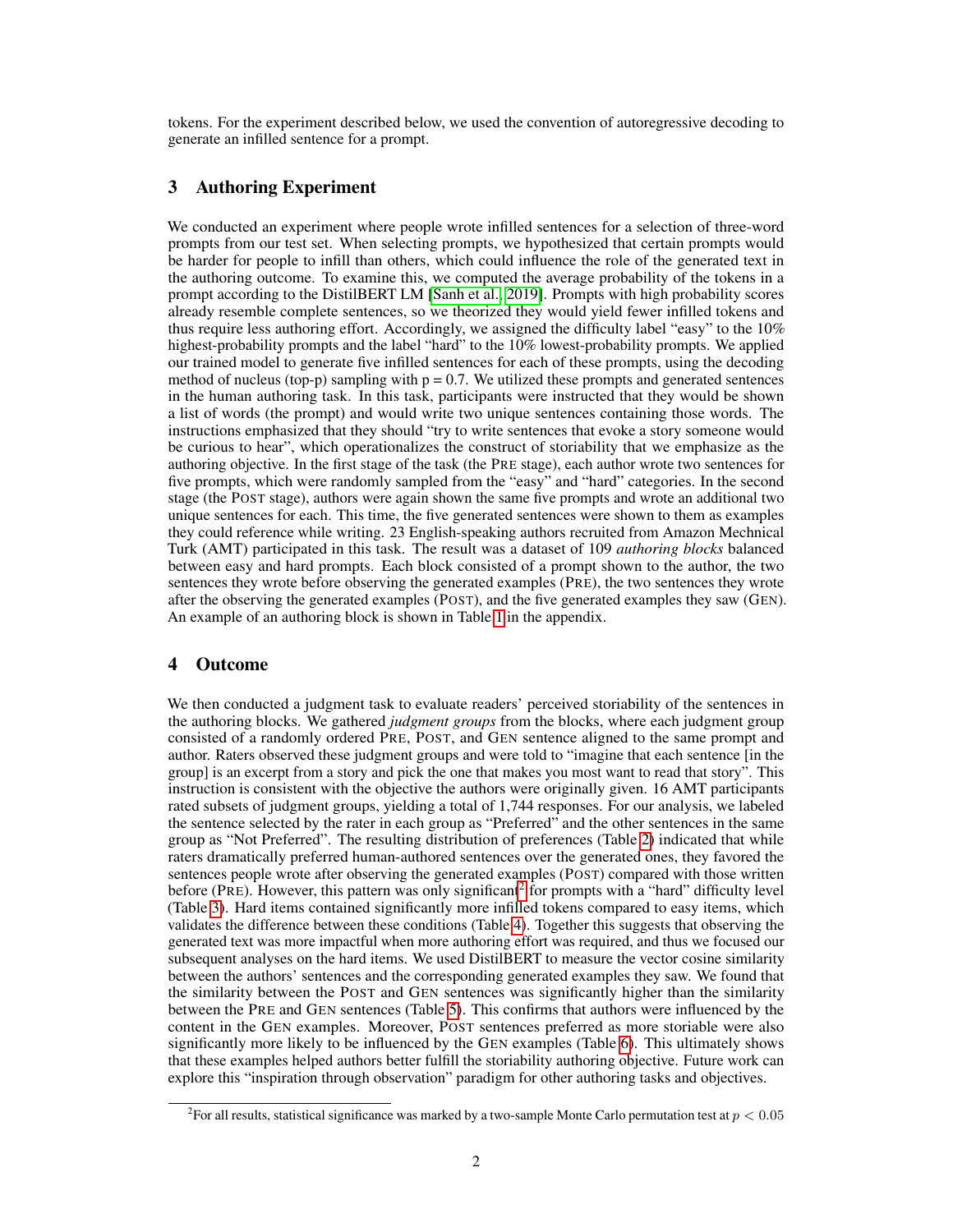## 5 Ethics

Our generation model is based on GPT-2, which can sometimes produce text deemed offensive for various reasons [e.g. [Gehman et al., 2020\]](#page-2-8). To protect participants from this, we manually filtered items from the authoring task where we considered the prompt or generated sentence to be offensive.

#### References

- <span id="page-2-0"></span>Daphne Ippolito, David Grangier, Chris Callison-Burch, and Douglas Eck. Unsupervised hierarchical story infilling. In *Proceedings of the First Workshop on Narrative Understanding*, 2019.
- <span id="page-2-1"></span>Yusuke Mori, Hiroaki Yamane, Yusuke Mukuta, and Tatsuya Harada. Finding and generating a missing part for story completion. In *Proceedings of the The 4th Joint SIGHUM Workshop on Computational Linguistics for Cultural Heritage, Social Sciences, Humanities and Literature*, 2020.
- <span id="page-2-2"></span>Chris Donahue, Mina Lee, and Percy Liang. Enabling language models to fill in the blanks. In *Proceedings of the 58th Annual Meeting of the Association for Computational Linguistics*, pages 2492–2501. Association for Computational Linguistics, July 2020.
- <span id="page-2-3"></span>Yuri Safovich and Amos Azaria. Fiction sentence expansion and enhancement via focused objective and novelty curve sampling. In *2020 IEEE 32nd International Conference on Tools with Artificial Intelligence*, 2020.
- <span id="page-2-4"></span>Alec Radford, Jeff Wu, Rewon Child, David Luan, Dario Amodei, and Ilya Sutskever. Language models are unsupervised multitask learners. 2019.

<span id="page-2-5"></span>Sosuke Kobayashi. Homemade bookcorpus. [github.com/BIGBALLON/cifar-10-cnn,](https://github.com/BIGBALLON/cifar-10-cnn) 2018.

- <span id="page-2-6"></span>Victor Sanh, Lysandre Debut, Julien Chaumond, and Thomas Wolf. DistilBERT, a distilled version of BERT: smaller, faster, cheaper and lighter. *arXiv preprint arXiv:1910.01108*, 2019.
- <span id="page-2-8"></span>Samuel Gehman, Suchin Gururangan, Maarten Sap, Yejin Choi, and Noah A Smith. Realtoxicityprompts: Evaluating neural toxic degeneration in language models. In *Proceedings of the 2020 Conference on Empirical Methods in Natural Language Processing: Findings*, 2020.

### A Appendix

| <b>PRE Sentences</b> | <b>POST Sentences</b> | <b>GEN Examples</b>                                          |
|----------------------|-----------------------|--------------------------------------------------------------|
| 1. The sled dogs     | 1. The dog, us-       | 1. The man's nose was being pushed up and down, and          |
| nose was in the      | ing his big nose,     | as he moved closer to the screen, the image started to       |
| air as it pushed     | pushed the front      | dawn on him, and he was shocked to see his father lying      |
| through the snow     | door open to see      | on the ground, dying.                                        |
| to see his owner.    | if his owner was      | <b>2.</b> He cleared his throat, the same way he had when he |
| 2. I held my nose    | home.                 | had slapped the back of his head and nose, then pushed       |
| and pushed the       | 2. The boy held       | himself away, but he was careful not to let her see his      |
| stinky garbage       | his nose to stifle    | anger.                                                       |
| can to the curb to   | a sneeze but the      | 3. When he saw his own nose in the white sordid mess,        |
| see if I can catch   | involuntary reflex    | he pushed off his seat to see it for himself.                |
| the garbage man      | pushed his head       | 4. He kissed her nose and pushed the sleeve of her shirt     |
| in time.             | forward, watering     | back to see what she was thinking.                           |
|                      | his eyes and mak-     | 5. A stray nose-bleed might be pushed up, but I couldn't     |
|                      | ing it hard for him   | see anything out of place.                                   |
|                      | to see.               |                                                              |

Prompt: nose, pushed, see (*difficulty*=hard)

<span id="page-2-7"></span>Table 1: Example of an authoring block. A block consists of sentences written by a single author before (PRE) and after (POST) observing the generated (GEN) example sentences.